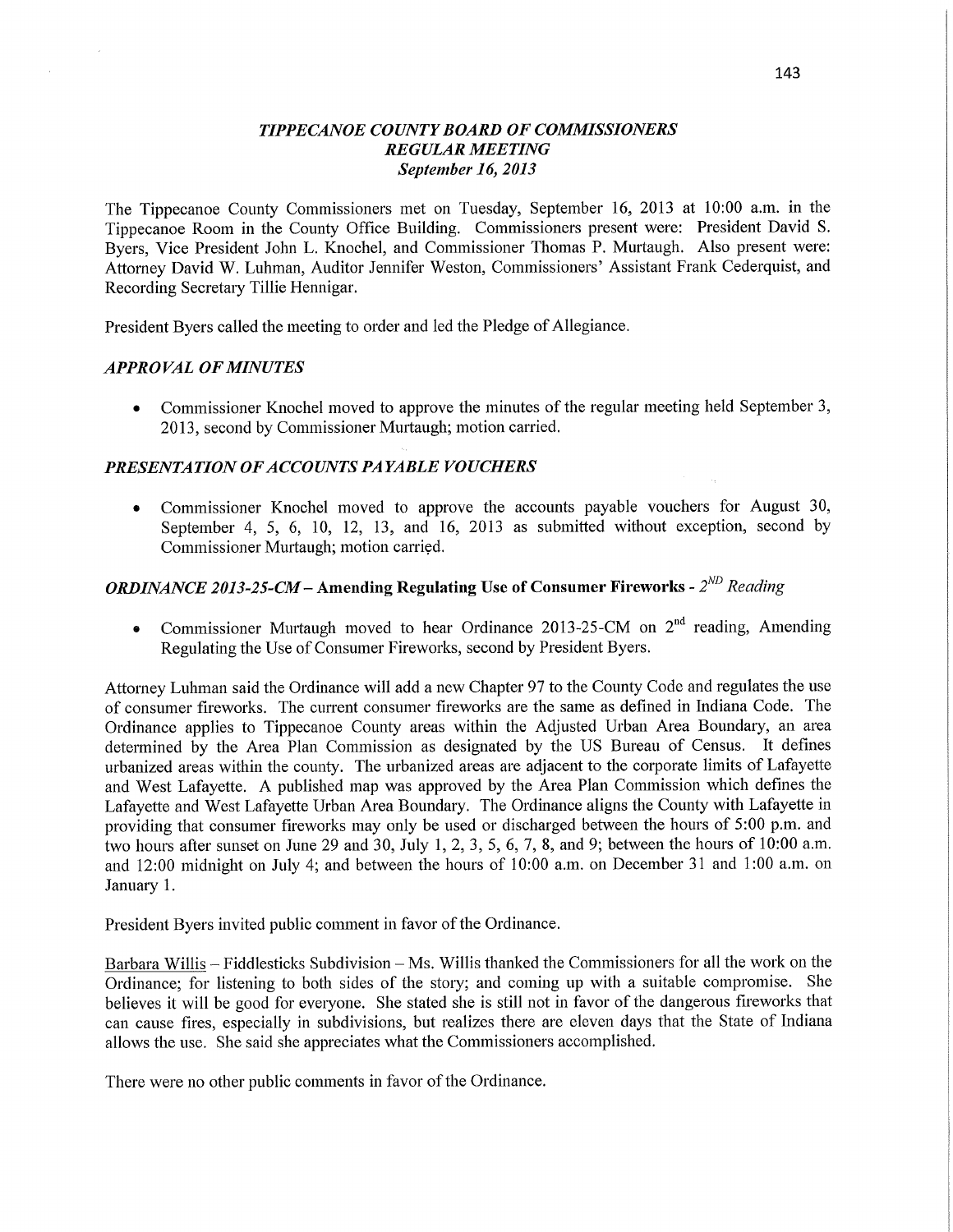President Byers invited public comment opposed to the Ordinance.

Carl V. Covely Jr. *—* 5740 S. 800 E., Lafayette **—** Mr. Covely said the Ordinance does not affect him as he lives outside the adjusted urban area boundary. It is a solution looking for a problem and he doesn't think the problem is so significant that it needs restriction. He believes the rules will continue to be violated; <sup>a</sup> new law doesn't change a behavior unless it is strictly enforced. The County does not have the resources to enforce the existing standard.

Sheriff Brown said it is important to do something. The complaints have grown as the market has grown and fireworks become more plentiful. This gives the Sheriff's Department a starting point, especially in the subdivision neighborhoods.

There were no other public comments opposed to the Ordinance.

Commissioner Murtaugh said it is a fair compromise. **A** lot of feedback was received afier the original Ordinance, both positive and negative. Once the Ordinance was revised, he has received no feedback. He is in favor of the Ordinance.

Commissioner Knochel. said he is opposed to the Ordinance. He thinks it is a waste of time and agrees with the comments of Mr. Covely in that it will be almost impossible to enforce. An officer will first of all have to check the map and by the time he gets to the location, the fireworks will probably be over. It is another level of bureaucracy that does not need to be on the County books.

Auditor Weston recorded the vote.

| <b>Byers</b> | Aye |
|--------------|-----|
| Knochel      | Nay |
| Murtaugh     | Aye |

Ordinance 2013-25-CM passed 2-1 on second and final reading.

#### *GRANTS* — Laurie Wilson Permission to **Accept Grant**

Grant Facilitator Wilson requested permission to accept <sup>a</sup>grant for the Drug Free Coalition in the amount of \$115,864 from the Substance Abuse and Mental Health Services Administration (SAMHSA). The grant will be used to address alcohol, synthetic marijuana, and prescription and over-the-counter drug use among youth.

**0** Commissioner Knochel moved to approve permission to accept the grant as presented, second by Commissioner Murtaugh; motion carried.

## **Permission** to **Apply** for **Grant**

Grant Facilitator Wilson requested permission to apply for <sup>a</sup>grant for the Parks Department in the amount of \$15,000 from the DNR Department of Historic Preservation and Archeology to restore the eagle at the entry arch to the Battlefield. The Parks Foundation will provide the matching funds.

**0** Commissioner Knochel moved to approve permission to apply for the grant as presented, second by Commissioner Murtaugh; motion carried.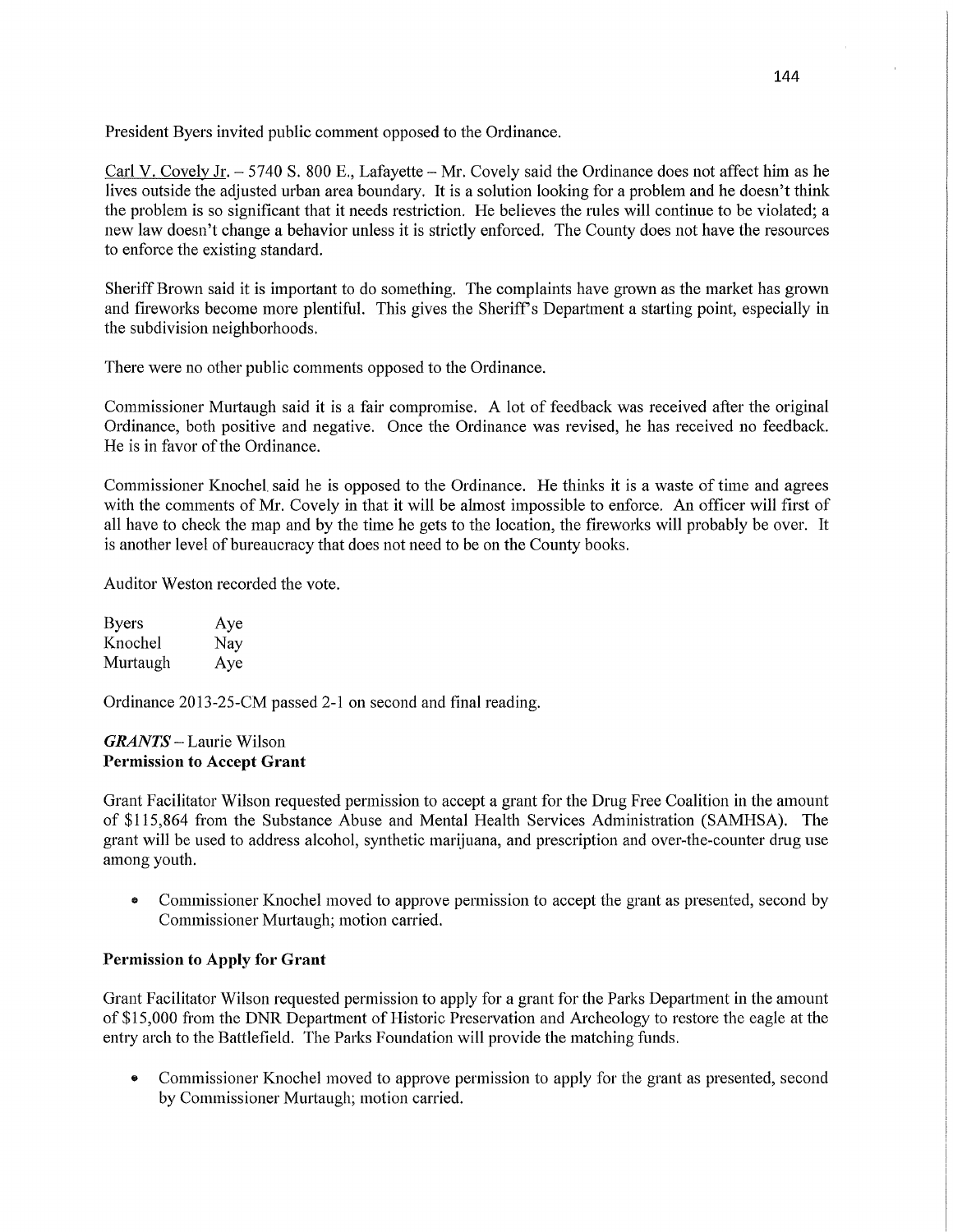### *TREASURER —* Bob Plantenga **Vendor Service Agreement** for Collections

Treasurer Plantenga said the County has had a contract for a number of years for the collection of delinquent personal property which has gone to judgment. The current contract is with Premier Credit. He requested approval of **a** new vendor service agreement with American Financial Credit Services (AFCS). With approval, the 2013 judgments will be sent to the new vendor once certified with the Clerk in October. AFCS collects from 63 counties in the state and the overall collection percentage is 43%. Premier Credit only collects for Tippecanoe County. Treasurer Plantenga said he would like to keep the contract with Premier Credit so they can continue to work on the older judgments. Having the two vendors will allow a comparison of collections. Premier Credit has collected \$153,000 over the past four years. If the judgments were certified today, there would be \$365,000; AFCS would collect \$157,000 if they collected at the 43% rate. AFCS stated in the contract that they could collect a 27% fee from the taxpayer and send the demand notices. Treasurer Plantenga preferred the demand notices be sent from the County, lowering the fee to 25%; saving the taxpayer money.

**0** Commissioner Knochel moved to approve the vendor service agreement for collections as presented, second by Commissioner Murtaugh; motion carried.

#### *VILLA* **—** DeAnna Sieber New Position

Villa Director Sieber requested approval to add an additional position. Currently the Villa is staffed with one person on the night shift. Recently there was smoke in one of the wings around 2:30 a.m. and only one person on staff to evacuate 87 people. Most of the residents can walk but there are 24 or 25 residents with walkers and 3 or 4 in wheelchairs. Director Sieber said she would like to hire a laundry/resident assistant for the midnight shift. The main duties would be laundry but they would also help with bed checks and getting residents to the bathroom at night. They would assist in getting residents up for breakfast and with morning medical needs. Laundry is currently completed on days; returning clothing to the residents will remain on the day shift. The person doing laundry on days will have additional time to help the resident assistant and also transport patients to appointments, freeing up time for the Director of Nursing. The position would be an LTCl.

Commissioner Knochel said Director Sieber presented some good arguments for the new position and asked if she had money in the budget. Director Sieber stated she would need to approach Council for an appropriation.

**0** Commissioner Knochel moved to approve the new position as presented, second by Commissioner Murtaugh; motion carried.

#### *COMMISSIONERS* —— Frank Cederquist **Change Orders** for ADA **Project** at **Villa**

Commissioners' Assistant Cederquist said there is a change order for the Villa ADA project. Two of the doors were installed with full glass, providing a safety concern. The recommendation is to change the doors to half glass. The change order is for \$1,490.

**0** Commissioner Knochel moved to approve the change order for the Villa as presented, second by Commissioner Murtaugh; motion carried.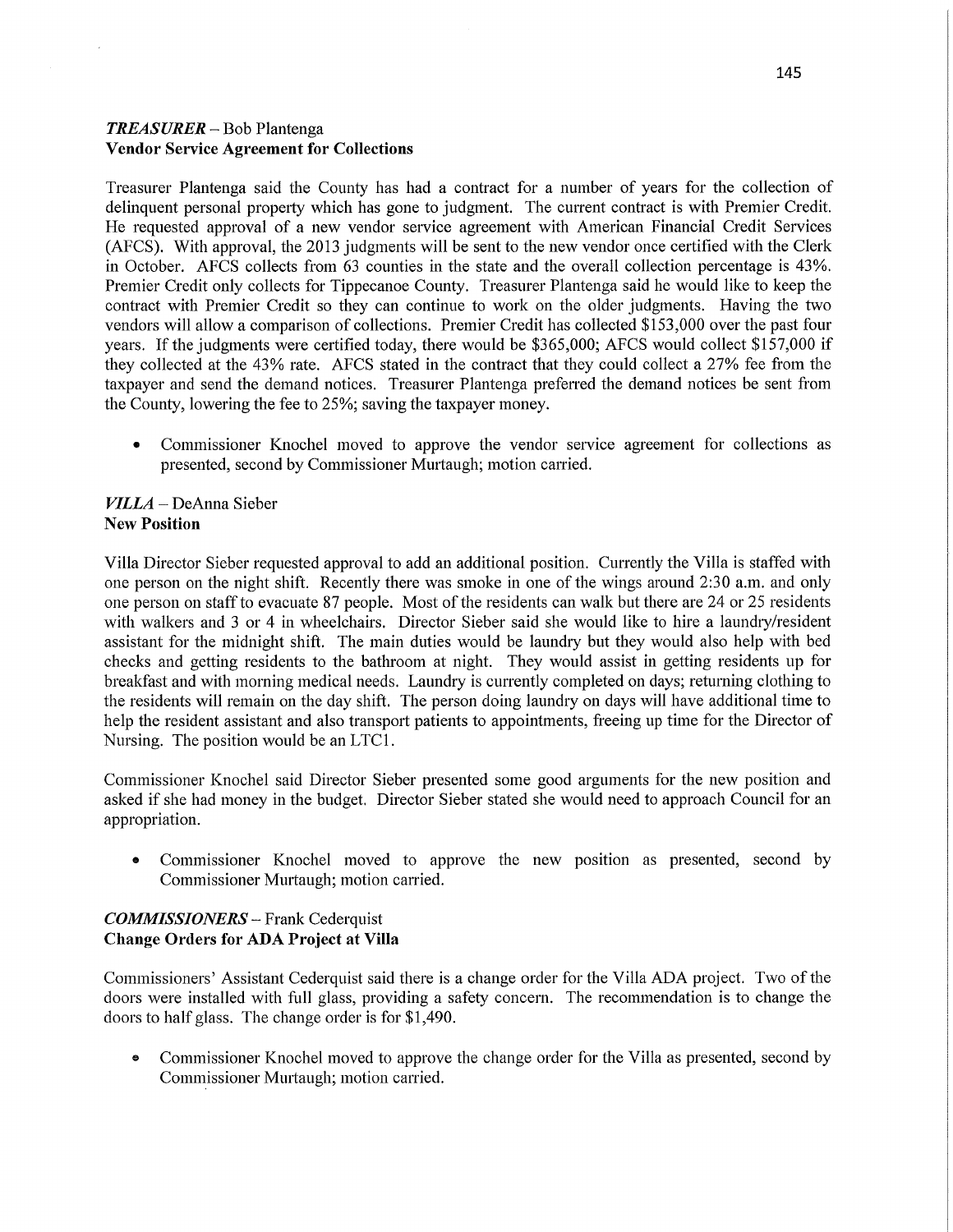Commissioners' Assistant Cederquist said there is a change order for the ADA project at Cary Home. During installation of a ramp, it was discovered that the steel lentils at the two back entryways were beginning to sag. The lentils are what the brick and mortar rest on; the solution is to install a steel column on both entryways. The cost of the change order is \$2,600.

*0* Commissioner Murtaugh moved to approve the change order as presented, second by Commissioner Knochel; motion carried.

#### *VETERAN* SER *VICES* — **Frank** Cederquist **Professional Transportation Services Agreement** for New **Driver**

Commissioners' Assistant Cederquist presented **a** Professional Transportation Services Agreement for Alan L. Hefner. Mr. Hefner is a new driver for Veteran Services.

**0** Commissioner Knochel moved to approve the agreement for Veteran Services as presented, second by Commissioner Murtaugh; motion carried.

#### *HUMAN RESOURCES* – Tom Murtaugh **Business Associate Agreement with** RE **Sutton** for **Purpose** of **HIPAA**

Commissioner Murtaugh presented an agreement required by HIPAA between the County and RE Sutton; the County employee benefits consultant. The agreement has been reviewed by Attorney Luhman. The agreement provides for indemnification for violations by either party.

**0** Commissioner Knochel moved to approve the Business Associate Agreement with RE Sutton as presented, second by Commissioner Murtaugh; motion carried.

#### *UNFINISHEDflVEWBUSINESS*

President Byers said there is a 1:30 meeting today with Tecton to do a walk-through of the building under purchase consideration. Tecton will review what is necessary for renovation and managing the project and provide **a** report at a later date.

#### *REPORTS* ON *FILE*

The following reports will be on file in the Commissioner's office:

Building Commission Board of Health

#### *PUBLIC COMMENT*

As there were no public comments, Commissioner Knochel moved to adjourn.

Meeting adjourned at 10:26 a.m.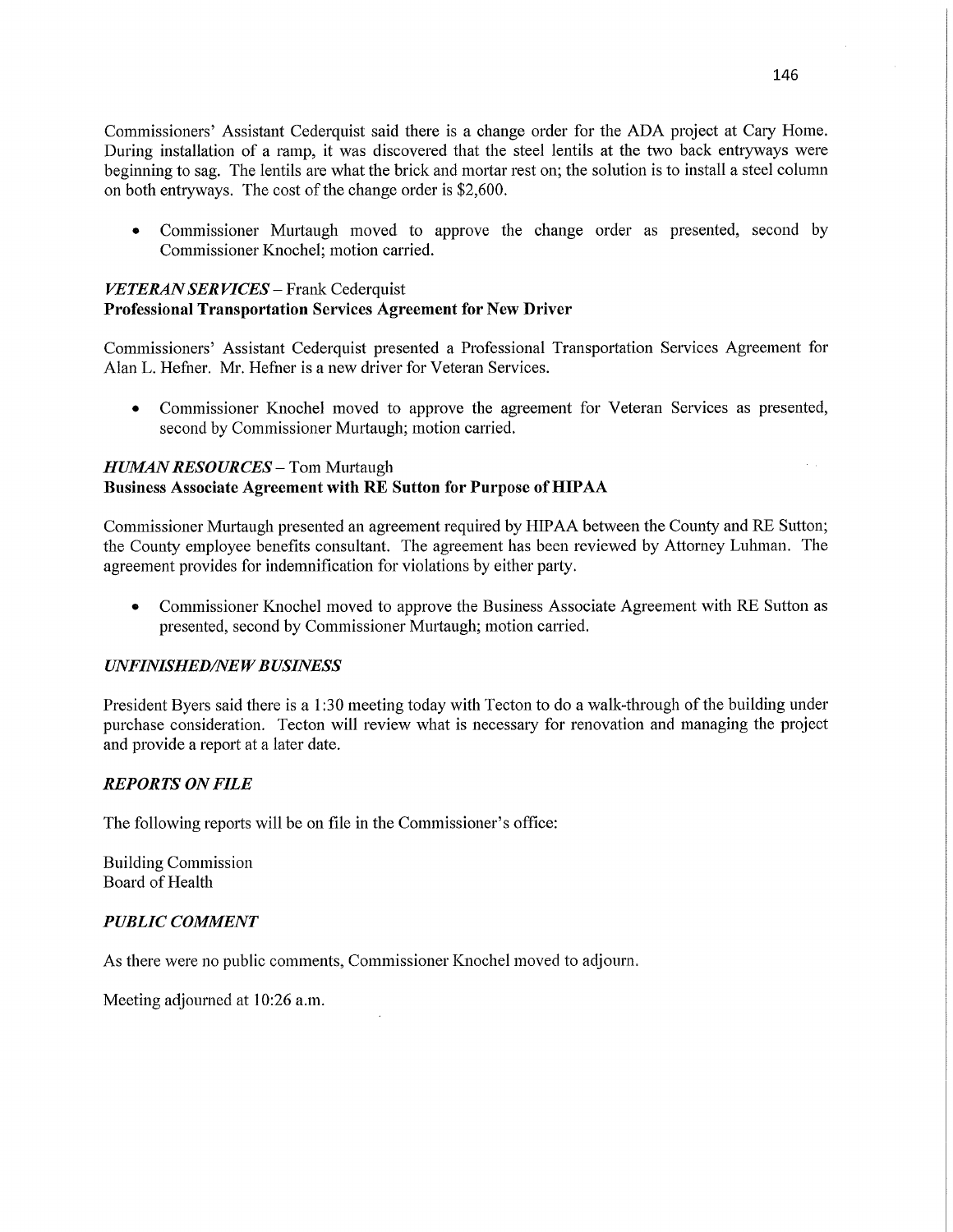BOARD OF COMMISSIONERS OF THE COUNTY OF TIPPECANOE David S Byers, President That *K Knocke* John L. Knochel, Vice President κ M  $\mathbf{A}$ 

Thomas P. Murtaugh, Member

ATTEST:

 $\sim$   $\sim$ 

**f** *)* MWW WW ifer Weston, Auditor  $10/07/2013$ 

147